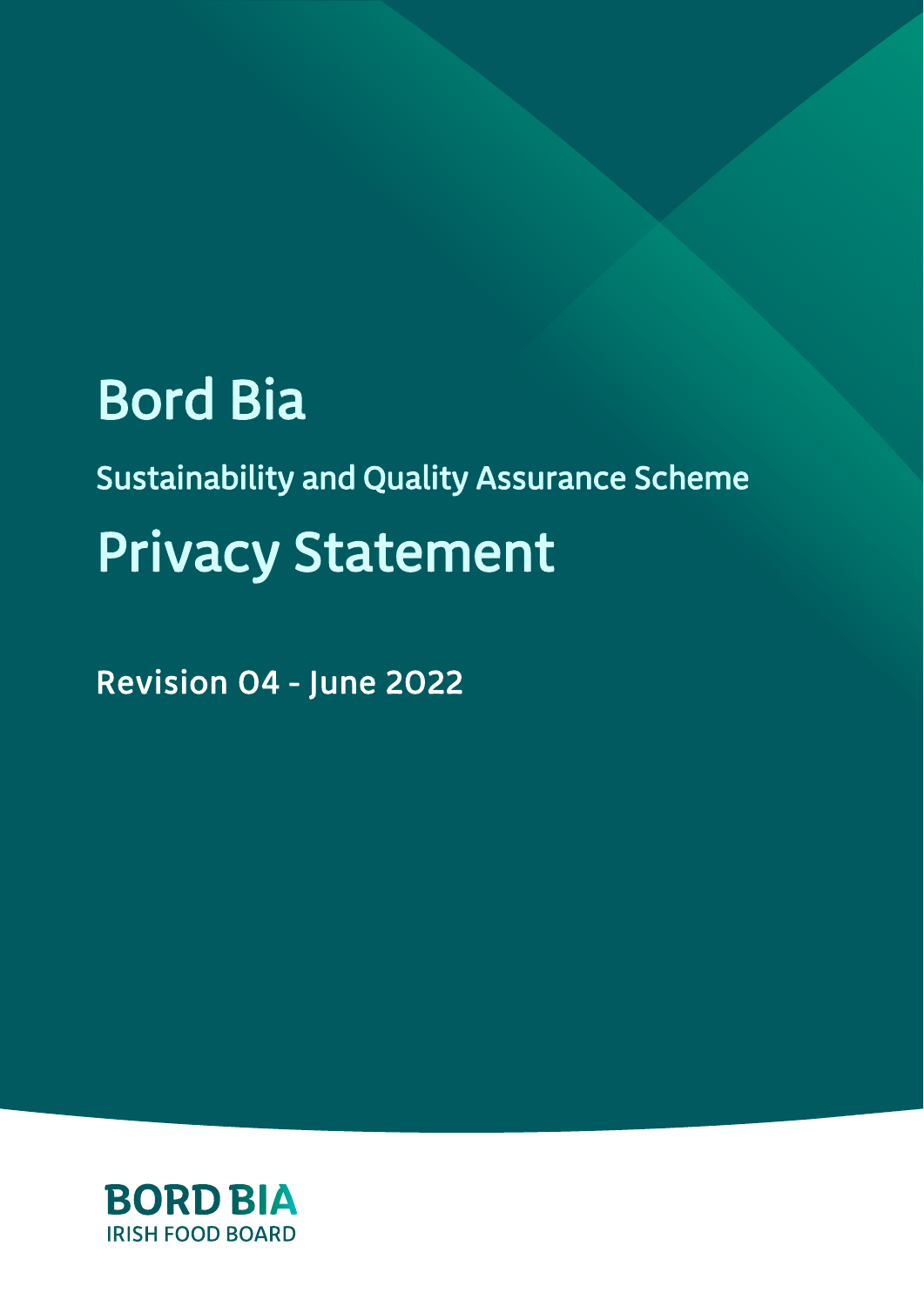| $1 \quad$      |  |
|----------------|--|
| 2 <sup>1</sup> |  |
| 3 <sup>1</sup> |  |
| $\overline{4}$ |  |
| 5 <sup>1</sup> |  |
| 6              |  |
| 7 <sup>7</sup> |  |
| 8              |  |
| 9              |  |
| 10             |  |
| 11             |  |
| 12             |  |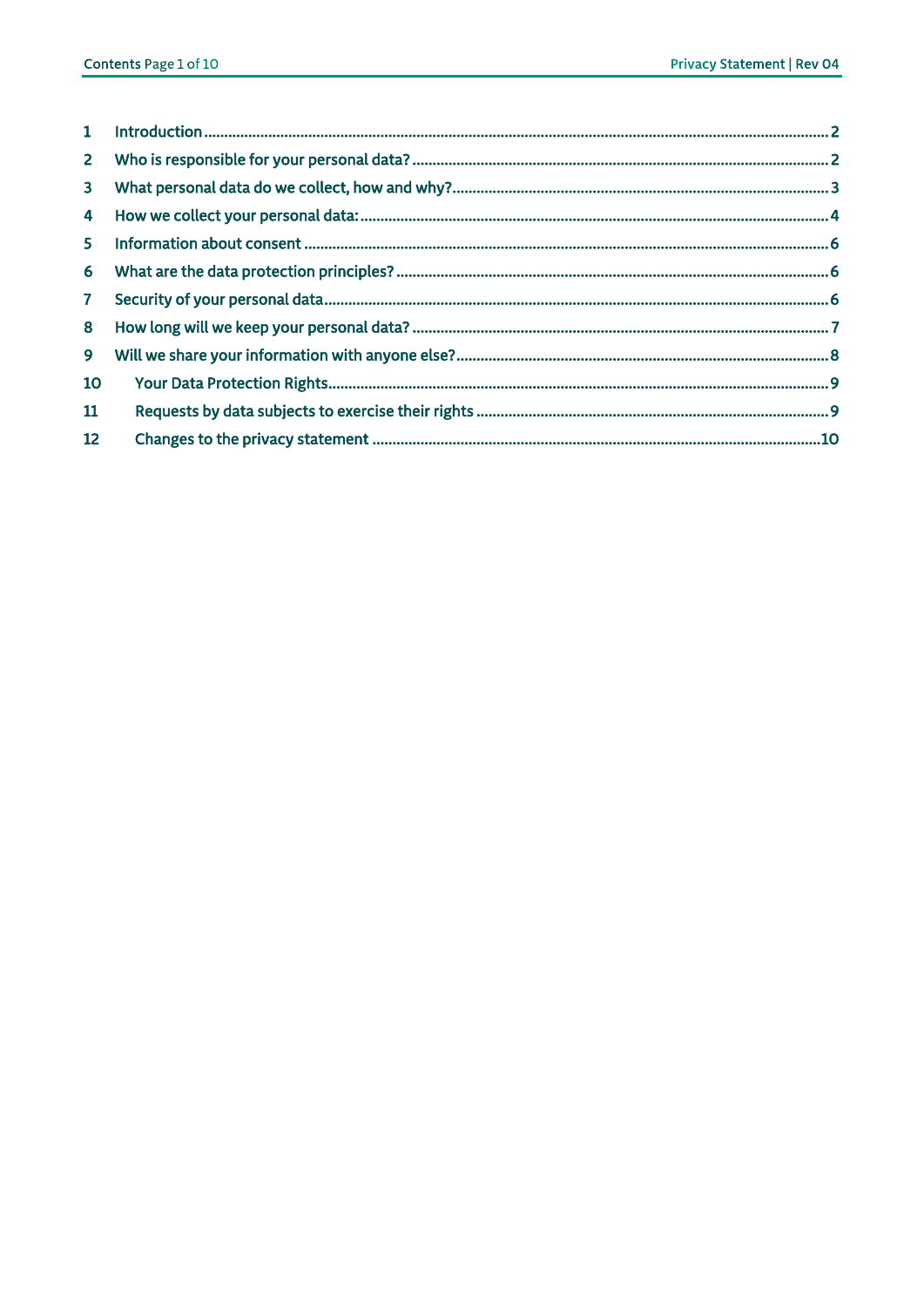#### <span id="page-2-0"></span>1 Introduction

- 1.1 Bord Bia acts as a link between Irish food, drink and horticulture suppliers and existing and potential customers throughout the world. Our objective is to develop markets for Irish suppliers and to bring the taste of Irish food to more tables worldwide.
- 1.2 Quality Assurance ("QA") plays a fundamental role in promoting food and horticulture and provides the platform for consumer promotion of product quality. Bord Bia operates a series of quality assurance schemes for the food industry. The schemes are built on best practice in farming and processing, current legislation, relevant industry guidelines and international standards - and are accredited to the ISO17065/2012.
- 1.3 The primary work of the quality assurance division is to develop new standards, improve existing standards and ensure the timely and efficient auditing and certification of members to each of the schemes. Safeguarding the integrity of the schemes requires continual review and systems improvement, particularly given the increased utilisation and recognition of the Bord Bia Quality Assurance logo.
- 1.4 The standards are developed through a Technical Advisory Committee. This committee is made up of representatives from the industry, Bord Bia, Farm Organisations, Teagasc, the Food Safety Authority of Ireland (FSAI), the Department of Agriculture, Food and the Marine (DAFM) and other technical experts.
- 1.5 Quality Assurance Schemes ("QAS") exist for the following product sectors at both farm and processing level: beef, lamb, dairy, pigmeat, poultry, eggs, feed, fresh produce, mushroom compost & casing manufacturers and ornamental plant producers.
- 1.6 This Privacy Statement explains the ways in which we collect, store and process your personal data with regard to running the Quality Assurance Schemes.

#### Contact Details

- 1.7 Bord Bia's contact details are as follows:
	- 1.7.1 Phone +353 (1) 668 5155
	- 1.7.2 Emai[l dpo@bordbia.ie](mailto:dpo@bordbia.ie) for data protection queries and [info@bordbia.ie](mailto:info@bordbia.ie) for general queries. Le dul i dteagmháil le Bord Bia trí Ghaeilge, cur ríomhphost chugainn a[g eolas@bordbia.ie](mailto:eolas@bordbia.ie)
	- 1.7.3 Address: 140 Pembroke Road, Dublin 4, Ireland D04 NV34, Ireland.

## <span id="page-2-1"></span>2 Who is responsible for your personal data?

- 2.1 Data protection provides rights to individuals with regard to the use of their personal information (personal data) by organisations, including Bord Bia. Irish and EU laws on data protection govern all activities we engage in with regard to our collection, storage, handling, disclosure and other uses of personal data.
- 2.2 Compliance with data protection rules is a legal obligation. In addition, our compliance with the data protection rules helps individuals to have confidence in dealing with us and helps us to maintain a positive reputation in relation to how we handle personal information.

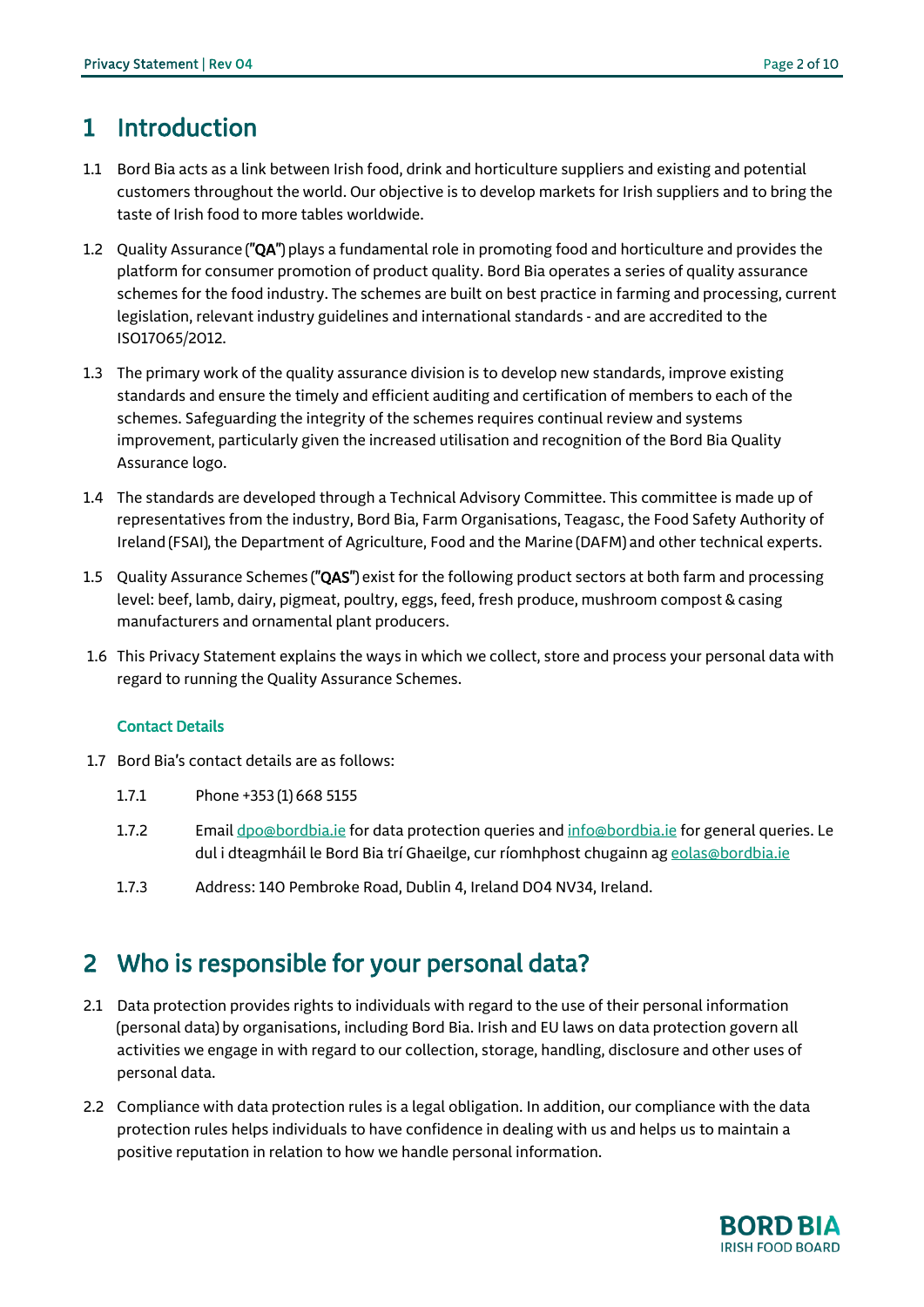- 2.3 The data protection rules that apply to us are currently contained in the EU General Data Protection Regulation (EU Regulation 679/2016) (the "GDPR"), the Data Protection Acts 1988-2018, the S.I. No. 336/2011 - European Communities (Electronic Communications Networks and Services) (Privacy and Electronic Communications) Regulations 2011 ("ePrivacy").
- 2.4 "Data controllers" are the people who or organisations which determine the purposes for which, and the manner in which, any personal data is processed, who/which make independent decisions in relation to the personal data and/or who/which otherwise control that personal data.
- 2.5 **"Data processors"** are the people or organisations that process personal data on behalf of and on the instructions of a data controller.
- 2.6 For the purposes of the GDPR, Bord Bia is the data controller with regard to the personal data described in this Privacy Statement.

#### <span id="page-3-0"></span>3 What personal data do we collect, how and why?

- 3.1 "Personal data" means any information relating to an identified or identifiable natural person. Personal data can be factual (for example, a name, address or date of birth) or it can be an opinion about that person, their actions and behaviour.
- 3.2 Categories of Personal Data we collect: We may collect, use, store and transfer different kinds of personal data about you which we have grouped together follows:
	- 3.2.1 Identity Data includes first name, last name, herd number, tag number, username or similar identifier and title.
	- 3.2.2 Contact Data includes billing address, delivery address, site/farm address, email address and telephone numbers.
	- 3.2.3 Transaction Data includes details about payments to and from you and [other details of products and services you have purchased from us
	- 3.2.4 Technical Data includes internet protocol (IP) address, your login data, browser type and version, time zone setting and location (GPS), browser plug-in types and versions, operating system and platform and other technology on the devices you use to access this website.
	- 3.2.5 Profile Data includes your username and password, , feedback and survey responses.
	- 3.2.6 Usage Data includes information about how you use our website, products and services.
	- 3.2.7 Marketing and Communications Data includes your preferences in receiving marketing from us and our third parties and your communication preferences.
	- 3.2.8 Cookies are a form of technology used in the delivery and analysis of a website. When you visit a website, small text files are placed onto your device temporarily. Some cookies are functional and necessary. Other cookies are used for marketing and analysis purposes. To update your consent preferences, you can visit the [consent preference page.](https://www.bordbia.ie/about/cookie-declaration/) For more information on what cookies are used on our websites, please visit the [Cookies Policy.](https://www.bordbia.ie/about/cookie-declaration/)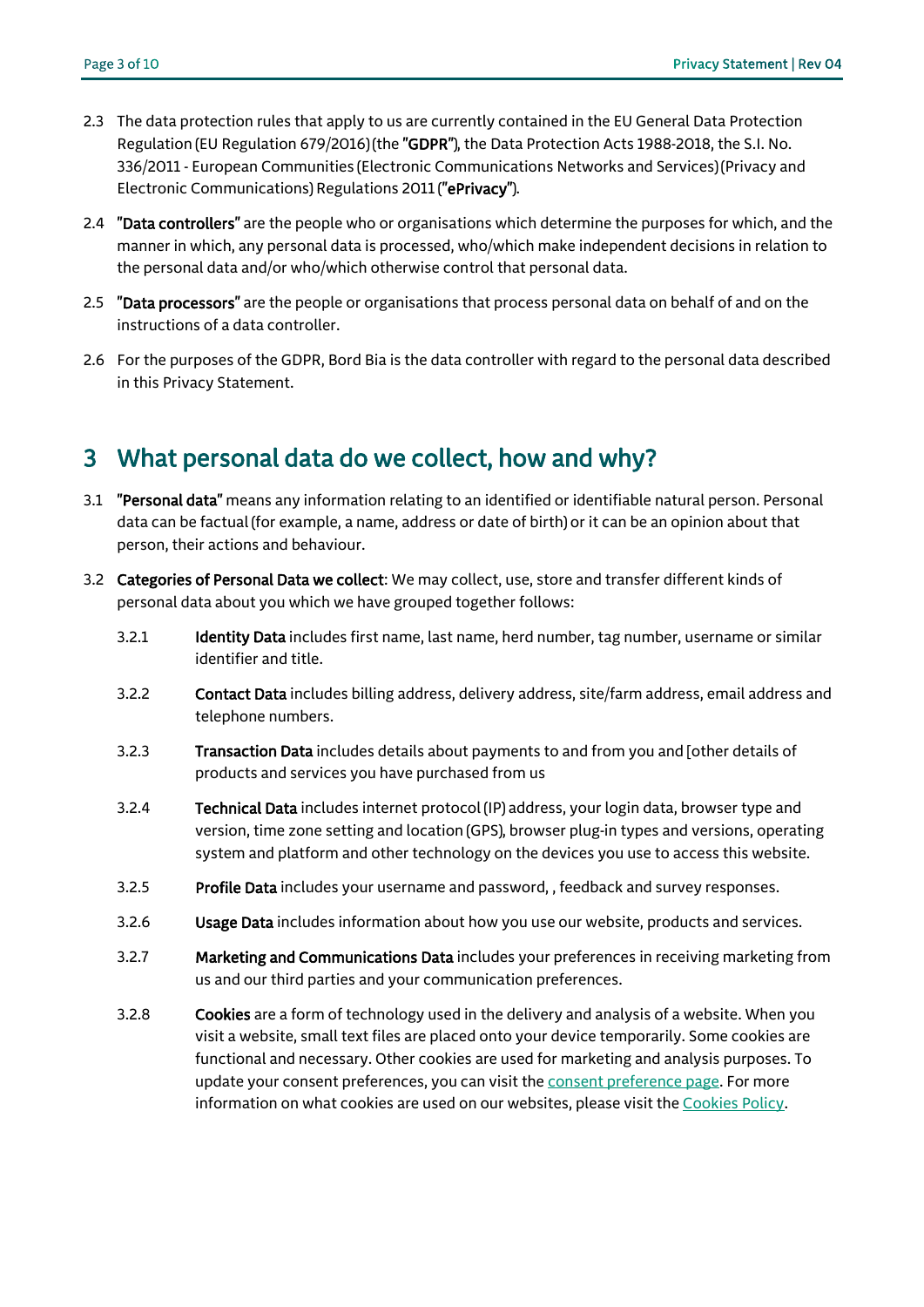#### <span id="page-4-0"></span>4 How we collect your personal data:

- 4.1 We collect your personal data through the following means:
	- 4.1.1 **Direct interactions.** You may give us your Identity and Contact Data by filling in forms or by corresponding with us by post, phone, email or otherwise. This includes personal data you provide when you:
		- (a) apply to us to receive a QA mark;
		- (b) when we are conducting an audit of your farm;
		- (c) contact with us at industry events for the purposes of receiving further information from us.
		- 4.1.2 Automated technologies or interactions. As you interact with our website, we may automatically collect Technical Data about your equipment, browsing actions and patterns. We collect this personal data by using cookies and other similar technologies. Please see the relevant cookies policy for the Bord Bia site that you are visiting, linked at the bottom of the web page.
		- 4.1.3 Third parties or publicly available sources. We may receive personal data about you as set out below:
			- (a) Identity and Contact Data We may receive information which includes herd numbers and details of your farm from the Irish Cattle Breeding Federation and DAFM ( The Department of Agriculture, Food and The Marine in order to assist us in preparing your Carbon Footprint and Navigator and for the purpose of AIMs (Animal Identification and Movement Data)- to trace animal movements of cattle.
			- (b) Identity, Profile and Contact Data We will receive reports from the auditors where you have submitted to an audit as part of your application to a QAS which may include personal data such as herd number.
			- (c) Identity and Contact Data from the farmer (herd owner) whose farm we are auditing when you are the farm manager.
- 4.2 We have set out below, in a table format, a description of all the ways we plan to use your personal data, and which of the legal bases we rely on to do so.

| <b>Purpose/Activity</b>                                                                                                          | <b>Type of data</b>                                                                                 | Lawful basis for processing                    |
|----------------------------------------------------------------------------------------------------------------------------------|-----------------------------------------------------------------------------------------------------|------------------------------------------------|
| IP addresses are retained for functional and<br>analytical purposes. See our Cookie Policy<br>for the cookie retention schedule. | IP address, cookie data.                                                                            | Consent                                        |
| To process Animal Identification and<br>movement data                                                                            | <b>Identity Data</b><br>Profile Data                                                                | Data Sharing and<br><b>Governance Act 2019</b> |
| To process your application for a Quality<br>Assurance certification to a OAS                                                    | (a) Identity Data<br>(b) Contact Data<br>(c) Transaction Data<br>(d) Profile Data<br>(e) Usage Data | <b>Public Interest</b>                         |

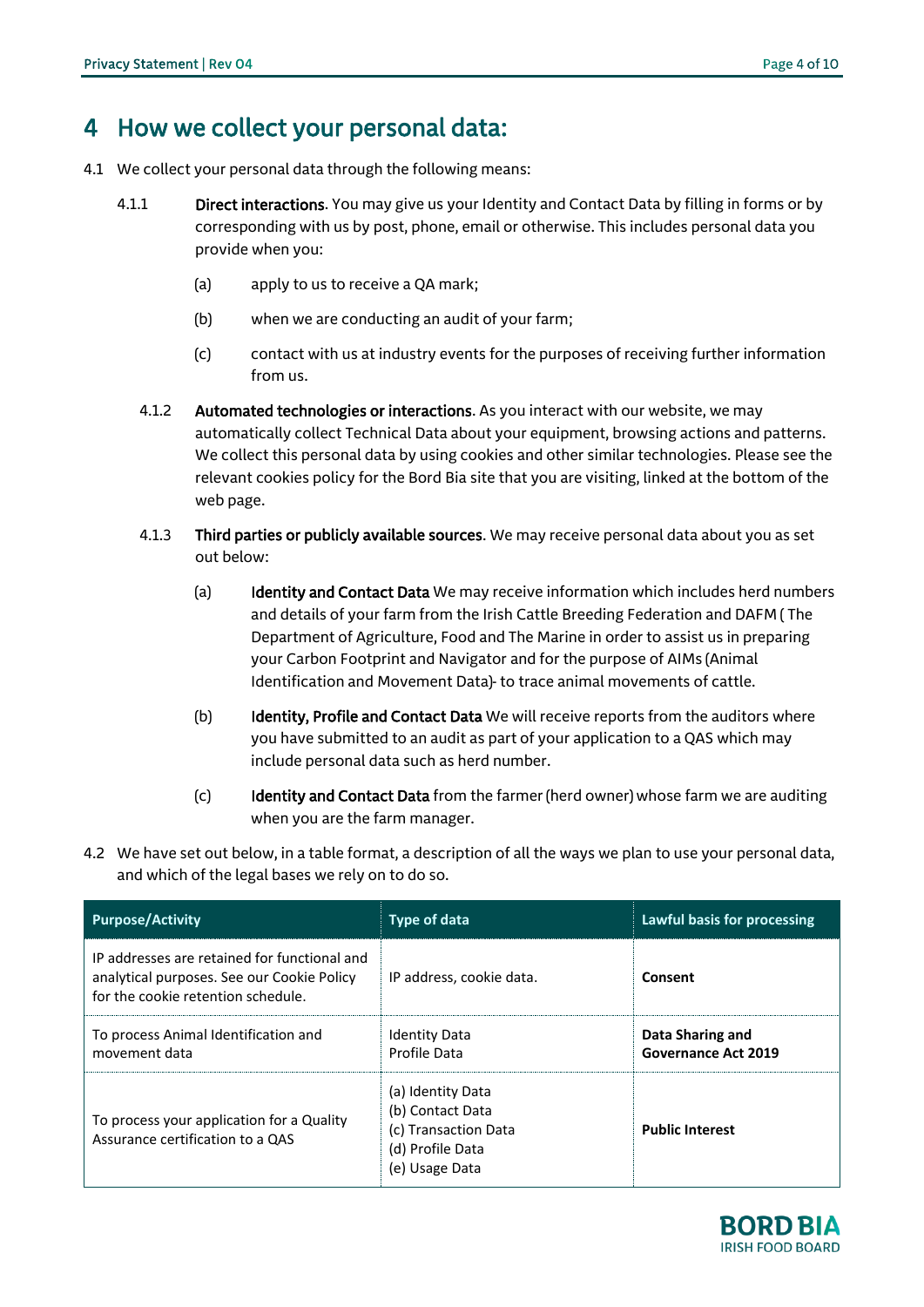| <b>Purpose/Activity</b>                                                                                                                                                                                  | <b>Type of data</b>                                                                       | Lawful basis for processing |
|----------------------------------------------------------------------------------------------------------------------------------------------------------------------------------------------------------|-------------------------------------------------------------------------------------------|-----------------------------|
| To arrange for, conduct and complete an<br>audit of your farm or site to identify<br>whether a Quality Assurance certification<br>can be awarded                                                         | (a) Identity<br>(b) Contact<br>(c) Transaction Data<br>(d) Profile Data<br>(e) Usage Data | <b>Public Interest</b>      |
| To monitor ongoing compliance to the<br>relevant QAS                                                                                                                                                     | (a) Identity<br>(b) Contact<br>(c) Transaction Data<br>(d) Profile Data<br>(e) Usage Data | <b>Public Interest</b>      |
| To process applications to use the QAS mark<br>on a particular product                                                                                                                                   | (a) Identity<br>(b) Contact<br>(c) Profile Data<br>(d) Usage Data                         | <b>Public Interest</b>      |
| To produce Carbon Footprint and Navigator<br>and Sustainability reports                                                                                                                                  | (a) Identity<br>(b) Contact<br>(c) Profile Data<br>(d) Usage Data                         | <b>Public Interest</b>      |
| To manage our relationship with you which<br>will include:<br>(a) Notifying you about changes to our<br>terms and conditions or privacy policy<br>(b) Asking you to provide feedback or take a<br>survey | (a) Identity<br>(b) Contact<br>(c) Profile Data<br>(d) Usage Data                         | <b>Public Interest</b>      |
| To contact you from time to time to inform<br>you of a relevant communications, training,<br>development, or funding opportunities.                                                                      | (a) Identity<br>(b) Contact<br>(c) Profile Data<br>(d) Usage Data                         | <b>Public Interest</b>      |
| To manage a mailing list which you have<br>provided consent in order to receive<br>additional services such as a newsletter.                                                                             | (a) Identity<br>(b) Contact<br>(c) Profile Data<br>(d) Usage Data                         | Consent                     |
| To use data analytics to improve our<br>website, products/services, marketing,<br>customer relationships and experiences                                                                                 | (a) Technical Data<br>(b) Usage Data                                                      | Consent                     |
| To use anonymised GPS co-ordinates to<br>improve reporting of publicly available<br>environmental data to members                                                                                        | (a) Technical Data                                                                        | <b>Public Interest</b>      |

Table 1: Use of personal data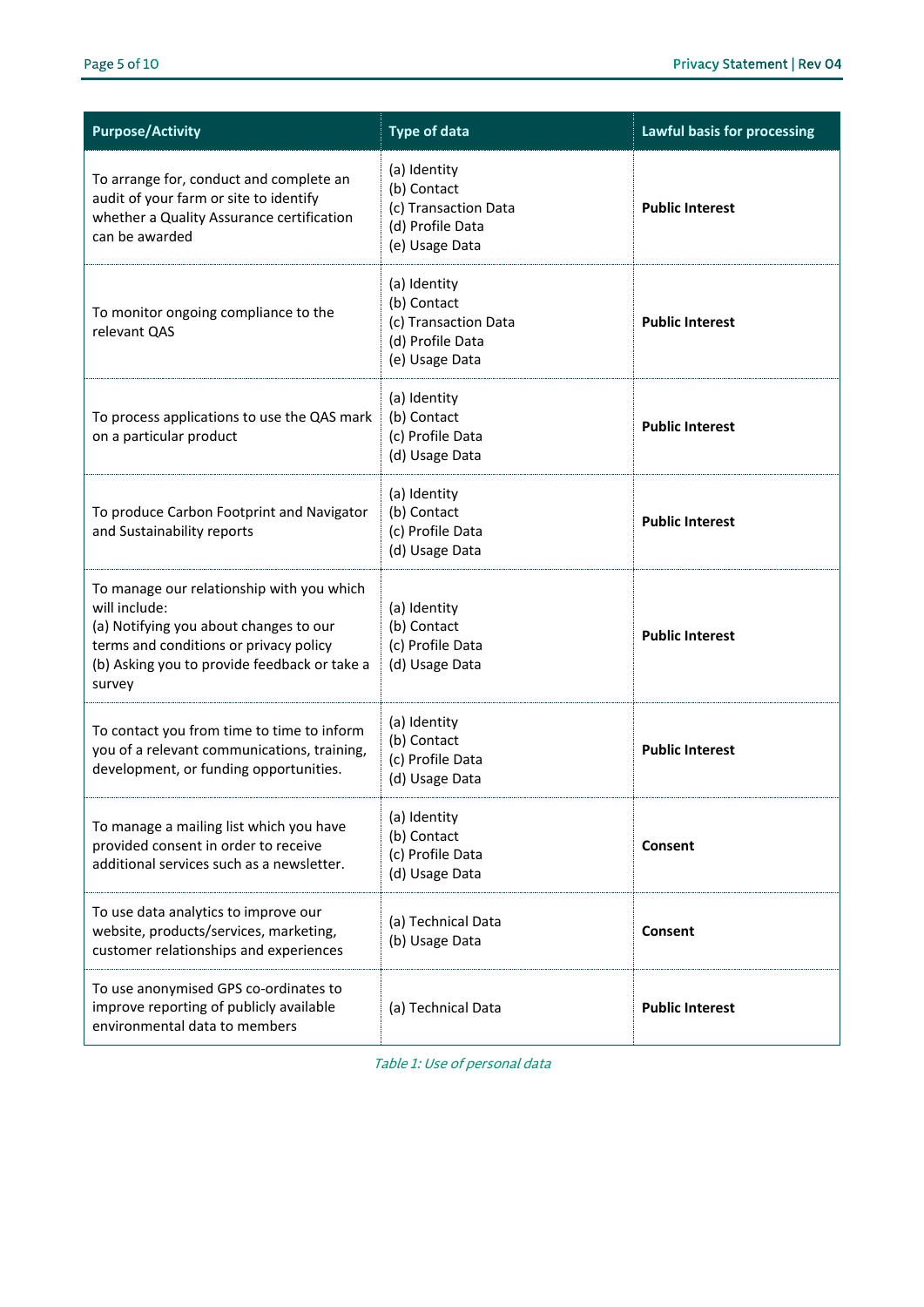#### <span id="page-6-0"></span>5 Information about consent

- 5.1 We do not generally rely on consent as a legal basis for processing but where we do, as specified above, you may withdraw consent at any time by providing an unambiguous indication of your wishes by which you, by a statement or by a clear affirmative action, signify withdrawal of consent to the processing of personal data relating to you. If you have any queries relating to withdrawing your consent please contact our Data Protection Officer ("DPO") whose details are set out below. You may withdraw your consent by contacting us using the details provided i[n section 11.](#page-9-1)
- 5.2 Withdrawal of consent shall be without prejudice to the lawfulness of processing based on consent before its withdrawal.

#### <span id="page-6-1"></span>6 What are the data protection principles?

- 6.1 We must process personal data fairly, lawfully and transparently. This means that we must have a valid legal basis for our processing of personal data as set out under the DPAs or (when applicable) the GDPR. It also means that we must be transparent with individuals about our processing of their personal data ("lawfulness, fairness and transparency");
- 6.2 We can only collect personal data for specified, identified and legitimate purposes. We can only then process the personal data that we have collected for the purposes which we have identified or for purposes that are compatible with the purposes that we have identified ("purpose limitation");
- 6.3 The personal data that we collect and process must be adequate, relevant and limited to what is necessary for the purposes for which they are processed ("data minimisation");
- 6.4 The personal data that we collect and process must be accurate and (where necessary) kept up to-date ("accuracy");
- 6.5 We must not keep personal data any longer than is necessary, bearing in mind the purpose for which we collected it. This means that we should keep personal data in a form which permits identification of the data subject for no longer than is necessary ("storage limitation"); and
- 6.6 We must process personal data in a manner that ensures appropriate security of the personal data, including protection against unlawful or unauthorised processing and against accidental loss, destruction or damage, using appropriate technical or organisational measures ("integrity and confidentiality").

## <span id="page-6-2"></span>7 Security of your personal data

- 7.1 We take appropriate security measures against unlawful or unauthorised processing of personal data, and against the accidental loss of, or damage to, personal data.
- 7.2 We have put in place procedures and technologies to maintain the security of all personal data from the point of collection to the point of destruction. Personal data will only be transferred to a data processor if they agree to comply with those procedures and policies, or if they put in place adequate measures themselves. In addition, we have appropriate written agreements in place with all of our data processors.

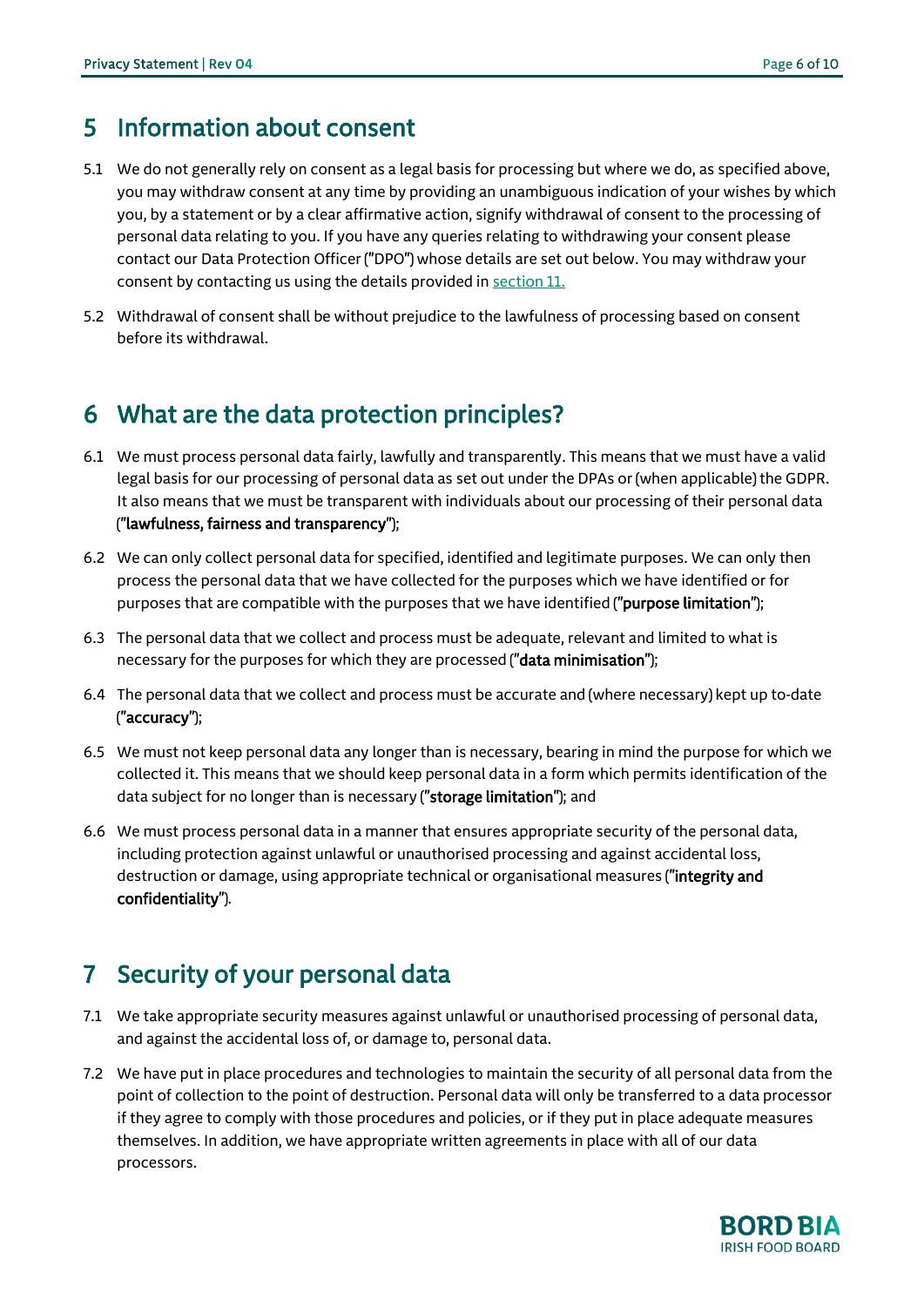- 7.3 We maintain data security by protecting the confidentiality, integrity and availability of the personal data, defined as follows:
	- 7.3.1 Confidentiality means that only people who are authorised to use the data can access it.
	- 7.3.2 Integrity means that personal data should be accurate and suitable for the purpose for which it is processed.
	- 7.3.3 Availability means that authorised users should be able to access the data if they need it for authorised purposes.
- 7.4 We follow strict security procedures in the storage and disclosure of your personal data, and to protect it against accidental loss, destruction or damage. The data you provide to us is protected using ISO27001 framework standards which includes Firewalls, encryption, anti-virus software and backup and disaster recovery systems.
- 7.5 We follow strict security procedures in the storage and disclosure of your personal data, and to protect it against accidental loss, destruction or damage.
- 7.6 Personal data provided for the purposes of participating in a scheme is stored on servers based in the Republic of Ireland. Email and backup data are hosted on servers within the European Economic Area (EEA).

#### <span id="page-7-0"></span>8 How long will we keep your personal data?

8.1 Your personal data will be deleted when it is no longer reasonably required for the purposes described above or you withdraw your consent (where applicable) and we are not legally required or otherwise permitted to continue storing such data. A summary of record retention periods is provided below.

| Record                                                                                                                    | Retention          |
|---------------------------------------------------------------------------------------------------------------------------|--------------------|
| <b>Quality Assurance Audits</b>                                                                                           | Current + 10 years |
| Administrative records                                                                                                    | Current + 3 years  |
| Scheme member indemnities                                                                                                 | Current + 5 years  |
| Quality Assurance Standards, Minutes of Certification<br>Committee Meetings and Technical Advisory Committee<br>Meetings. | Indefinitely       |

#### Table 2: Record retention periods

- 8.2 Further details on how long we retain personal data are contained in our retention policy which you can request from us by contacting us.
- 8.3 It is necessary for processors to demonstrate to Bord Bia and produce sufficient evidence to partake in the scheme. The terms and conditions of the scheme necessitate the processing of personal data to Bord Bia. Bord Bia processes this personal data under the lawful basis of public task (Bord Bia Act 1994, as amended by the Bord Bia Amendment Act 2004). Photos sent directly via the QAS are stored using Bord Bia servers. In relation to employee confidentiality, where images which are retained for the purposes of evidence unnecessarily identifies employees, if this document/image is necessary to retain for the purposes of evidence unnecessary personal data will be redacted or cropped where applicable. In some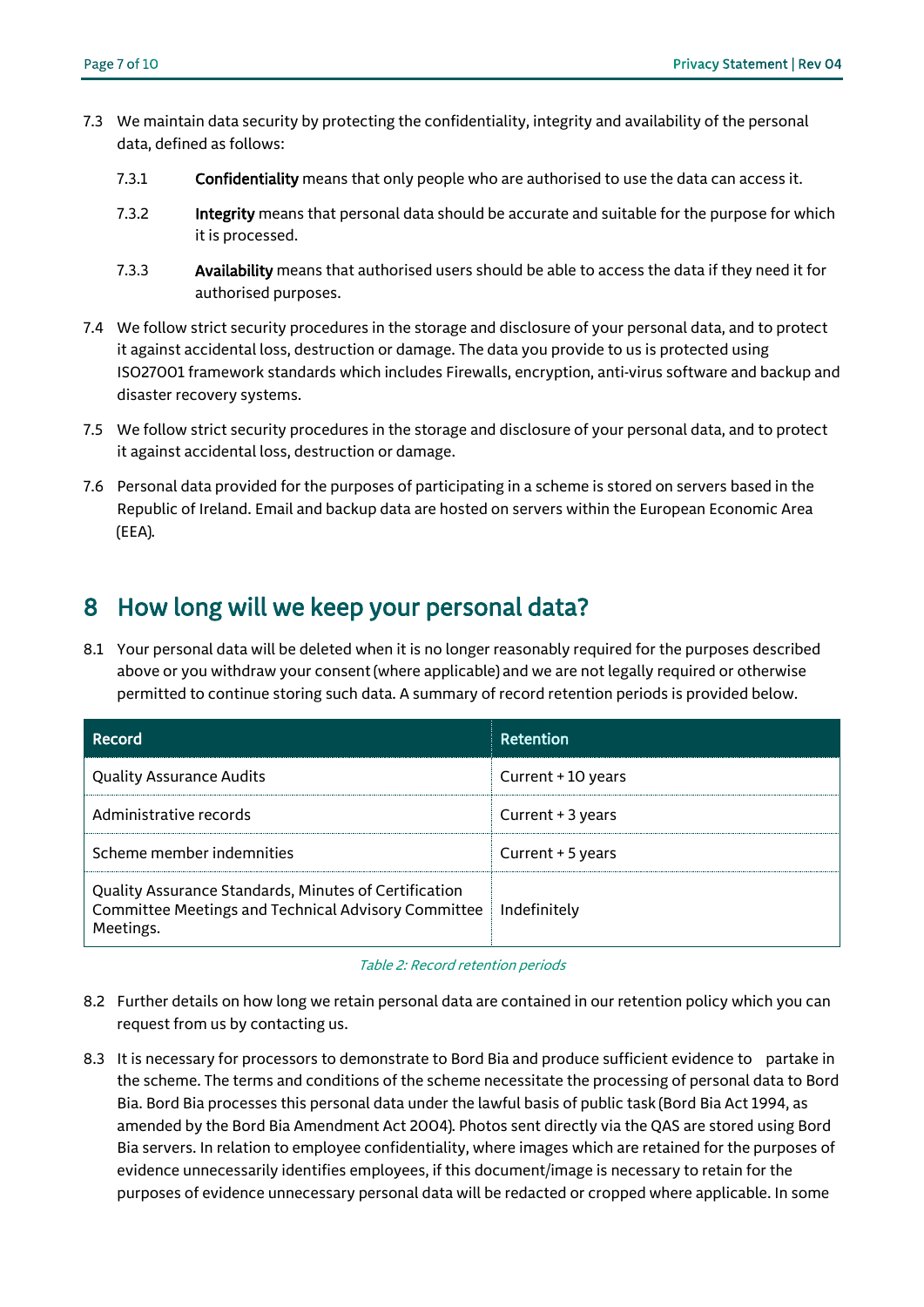cases, such as training records, employee data will be retained as evidence to verify that a specific individual received training.

## <span id="page-8-0"></span>9 Will we share your information with anyone else?

9.1 Your personal data may also be shared with the following third parties:

| Third party                                  | Reason for sharing data                                                                                                                                                                                                                         |
|----------------------------------------------|-------------------------------------------------------------------------------------------------------------------------------------------------------------------------------------------------------------------------------------------------|
|                                              | With regard to the following schemes: SDAS, SEAS, PQAS, SPPAS, HQAS,<br>and SHAS third parties including Co-ops/Processors/Marketing<br>Organisations, that act on your behalf, are provided with non-compliance<br>reports in order to:        |
| Co-Ops/processors/Marketing<br>Organisations | Provide assistance in closing-out non-compliances using the Bord Bia<br>QAS database<br>or<br>Use the results of the audit for purposes agreed between you and the<br>third party.                                                              |
|                                              | Independent contractors/service providers/third party consultants who<br>assist with the certification process.                                                                                                                                 |
|                                              | Service providers acting as processors based in Ireland and the EEA who<br>provide IT and system administration services.                                                                                                                       |
| <b>External Third Parties</b>                | Professional advisers acting as processors or joint controllers including<br>lawyers, bankers, auditors and insurers based in Ireland and the EEA who<br>provide consultancy, banking, legal, insurance and accounting services to<br>Bord Bia. |
|                                              | Regulators and other authorities-based Ireland and/or the EEA in<br>circumstances where are required by law (or under the terms of the<br>Scheme) to process your personal data.                                                                |

#### Table 3: Third Parties

- 9.2 Please note that the above list may be amended from time to time and this Privacy Statement will be amended to reflect these changes.
- 9.3 We require all third parties to have appropriate technical and operational security measures in place to protect your personal data, in line with Irish and EU laws on data protection. Any such company or individual will have access to personal information needed to perform these functions but may not use it for any other purpose.
- 9.4 We may pass on your details if we are under a duty to disclose or share a data subject's personal data in order to comply with any legal obligation.
- 9.5 We need to demonstrate accountability for our data protection obligations. This means that we must be able to show how we comply with the data protection rules, and that we have in fact complied with the rules. We do this, among other ways, by our written policies and procedures, by building data protection compliance into our systems and business rules, by internally monitoring our data protection compliance and keeping it under review, and by taking action if our employees or contractors fail to follow the rules. We also have certain obligations in relation to keeping records about our data processing.

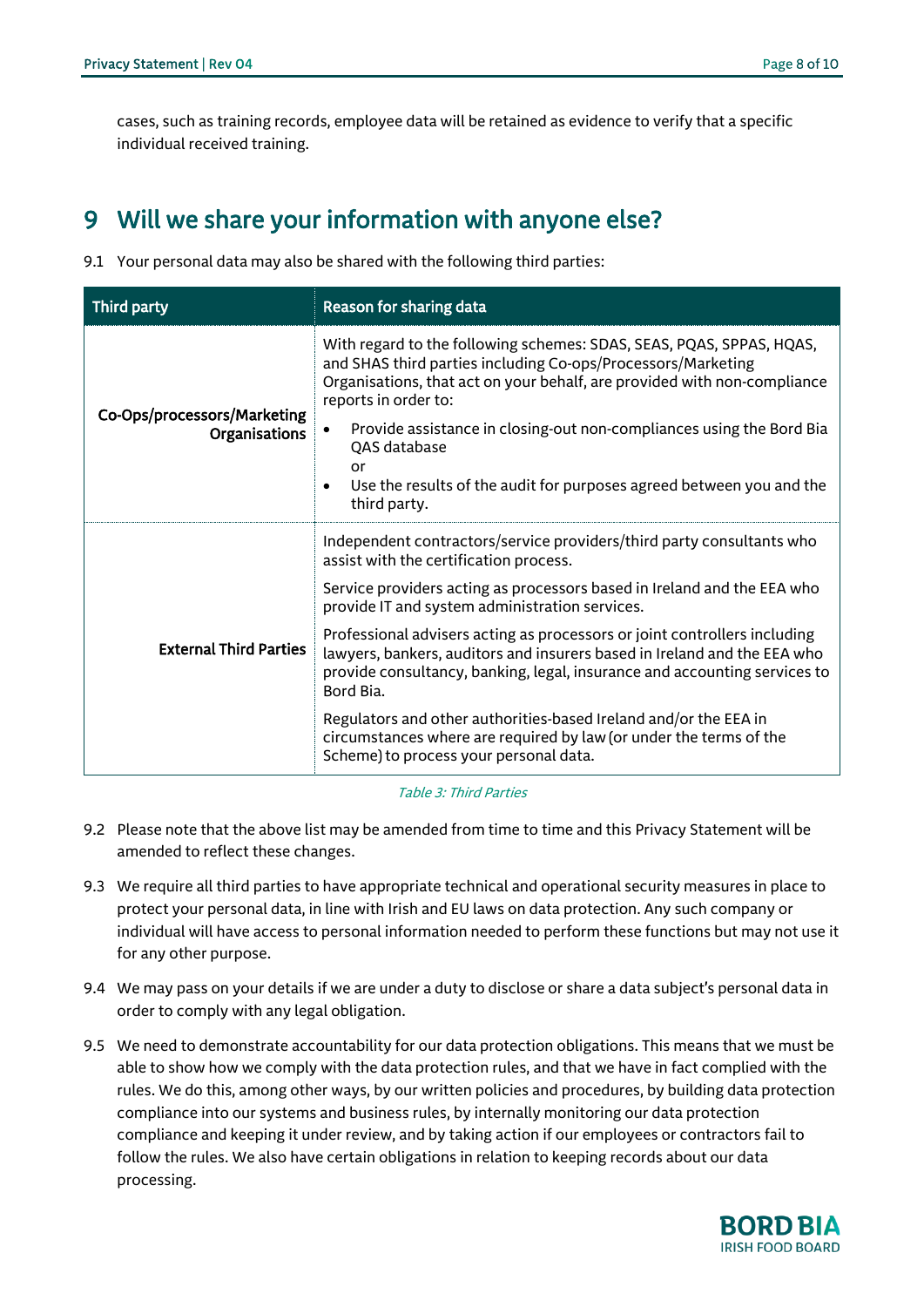## <span id="page-9-0"></span>10 Your Data Protection Rights

10.1 Under certain circumstances, by law you have the right to:

- 10.1.1 Request information about whether we hold personal information about you, and, if so, what that information is and why we are holding/using it.
- 10.1.2 Request access to your personal information (commonly known as a "data subject access request"). This enables you to receive a copy of the personal information we hold about you and to check that we are lawfully processing it.
- 10.1.3 Request correction of the personal information that we hold about you. This enables you to have any incomplete or inaccurate information we hold about you corrected.
- 10.1.4 Request erasure of your personal information. This enables you to ask us to delete or remove personal information where there is no legal basis for us continuing to process it. You also have the right to ask us to delete or remove your personal information where you have exercised your right to object to processing (see below).
- 10.1.5 Object to processing of your personal information. You also have the right to object where we are processing your personal information for direct marketing purposes.
- 10.1.6 Object to automated decision-making including profiling, that is not to be subject of any automated decision-making by us using your personal information or profiling of you.
- 10.1.7 Request the restriction of processing of your personal information. This enables you to ask us to suspend the processing of personal information about you, for example if you want us to establish its accuracy or the reason for processing it.
- 10.1.8 Request transfer of your personal information in an electronic and structured form to you or to another party (commonly known as a right to "data portability"). This enables you to take your data from us in an electronically useable format and to be able to transfer your data to another party in an electronically useable format.

## <span id="page-9-1"></span>11 Requests by data subjects to exercise their rights

- 11.1 If you have any questions about this policy or about how your personal data is handled, please contact our DPO.
- 11.2 Data subjects must make a formal request for personal data we hold about them or otherwise to exercise their data protections rights whether to make an access request or otherwise by contacting our DPO.
- 11.3 Our DPO can be contacted as follows:-
	- 11.3.1 Phone +353 (1) 668 5155
	- 11.3.2 Email [dpo@bordbia.ie](mailto:dpo@bordbia.ie)
	- 11.3.3 Address: Data Protection Officer, 140 Pembroke Road, Dublin 4, Ireland D04 NV34, Ireland.
- 11.4 Note also that data subjects have the right to complain at any time to a data protection supervisory authority in relation to any issues related to our processing of their personal data. If you believe Bord Bia